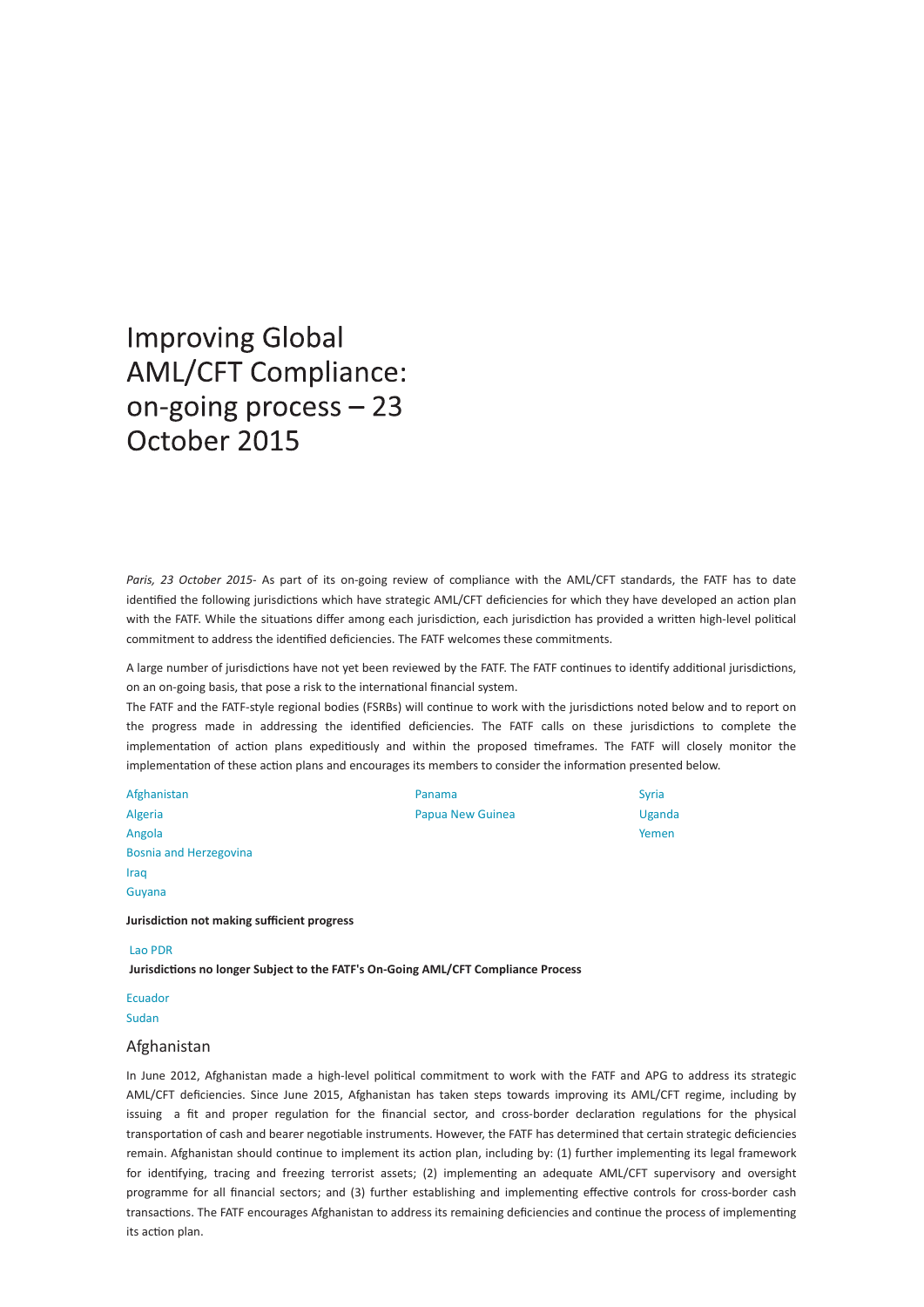### Algeria

Since October 2011, when Algeria made a high-level political commitment to work with the FATF and MENAFATF to address its strategic AML/CFT deficiencies, Algeria has made significant progress to improve its AML/CFT regime. Algeria has substantially addressed its action plan at a technical level, including by: (1) adequately criminalising terrorist financing; (2) establishing an adequate legal framework and procedures for identifying, tracing, and freezing terrorist assets; (3) improving and broadening customer due diligence (CDD) measures and ensuring that they apply to all financial institutions; (4) establishing a fully operational and effectively functioning financial intelligence unit ; and (5) enacting an appropriate provision for mutual legal assistance. The FATF will conduct an on-site visit to confirm that the process of implementing the required reforms and actions is underway to address deficiencies previously identified by the FATF.

#### Angola

Since June 2010 and February 2013, when Angola made high-level political commitments to work with the FATF and ESAAMLG to address its strategic AML/CFT deficiencies, Angola has made significant progress to improve its AML/CFT regime. Angola has substantially addressed its action plan at a technical level, including by: (1) adequately criminalising money laundering and terrorist financing; (2) establishing an adequate legal framework and procedures for the seizure and confiscation of funds related to money laundering and the identification and freezing of terrorist assets; (3) establishing a fully operational and effectively functioning financial intelligence unit; (4) improving CDD measures; (5) ensuring that an appropriate legal basis exists to provide AML/CFT-related mutual legal assistance; and (6) ratifying the UN Convention for the Suppression of the Financing of Terrorism and the UN Convention on Transnational Organised Crime. The FATF will conduct an on-site visit to confirm that the process of implementing the required reforms and actions is underway to address deficiencies previously identified by the FATF.

#### Bosnia and Herzegovina

In June 2015, Bosnia and Herzegovina made a high-level political commitment to work with the FATF and MONEYVAL to address its strategic AML/CFT deficiencies. However, the FATF has determined that certain strategic deficiencies remain. Bosnia and Herzegovina should continue to implement its action plan to address these deficiencies, including by: (1) completing the criminalisation of terrorist financing; (2) establishing and implementing an adequate legal framework for freezing terrorist assets under UNSCR 1373; (3) implementing an adequate supervisory framework; (4) implementing adequate AML/CFT measures for the non-profit sector; (5) establishing and implementing adequate cross-border currency controls; (6) harmonising criminalisation of money laundering in all criminal codes; and (7) ensuring adequate procedures for the confiscation of assets. The FATF encourages Bosnia and Herzegovina to address its AML/CFT deficiencies by implementing its action plan.

#### Iraq

In October 2013, Iraq made a high-level political commitment to work with the FATF and MENAFATF to address its strategic AML/CFT deficiencies. Since June 2015, Iraq has taken steps towards improving its AML/CFT regime, including by obtaining Parliamentary approval of a new AML/CFT law. Due to the very recent nature of the law, the FATF has not yet assessed the law in order to determine the extent to which the new law addresses any of the following issues: (1) adequately criminalising money laundering and terrorist financing; (2) establishing and implementing an adequate legal framework and procedures for identifying and freezing terrorist assets; (3) ensuring that all financial institutions are subject to adequate customer due diligence requirements; (4) ensuring a fully operational and effectively functioning financial intelligence unit; (5) ensuring that all financial institutions are subject to adequate suspicious transaction reporting requirements; and (6) establishing and implementing an adequate AML/CFT supervisory and oversight programme for all financial sectors. The FATF encourages Iraq to address its remaining AML/CFT deficiencies and continue the process of implementing its action plan.

#### Guyana

In October 2014, Guyana made a high-level political commitment to work with the FATF and CFATF to address its strategic AML/CFT deficiencies. Since June 2015, Guyana has taken steps toward improving its AML/CFT regime, including by enacting the AML/CFT Amendment Act 2015. However, the FATF has determined that certain strategic deficiencies remain. Guyana should continue to implement its action plan, including by: (1) ensuring and implementing an adequate legal framework for identifying, tracing and freezing terrorist assets; (2) ensuring a fully operational and effectively functioning financial intelligence unit; (3) establishing effective measures for customer due diligence and enhancing financial transparency; and (4) implementing an adequate supervisory framework. The FATF encourages Guyana to address its remaining deficiencies and continue the process of implementing its action plan.

#### Panama

Since June 2014, when Panama made a high-level political commitment to work with the FATF and GAFILAT to address its strategic AML/CFT deficiencies, Panama has made significant progress to improve its AML/CFT regime. Panama has substantially addressed its action plan at a technical level, including by: (1) adequately criminalising money laundering and terrorist financing; (2) establishing and implementing an adequate legal framework for freezing terrorist assets; (3) establishing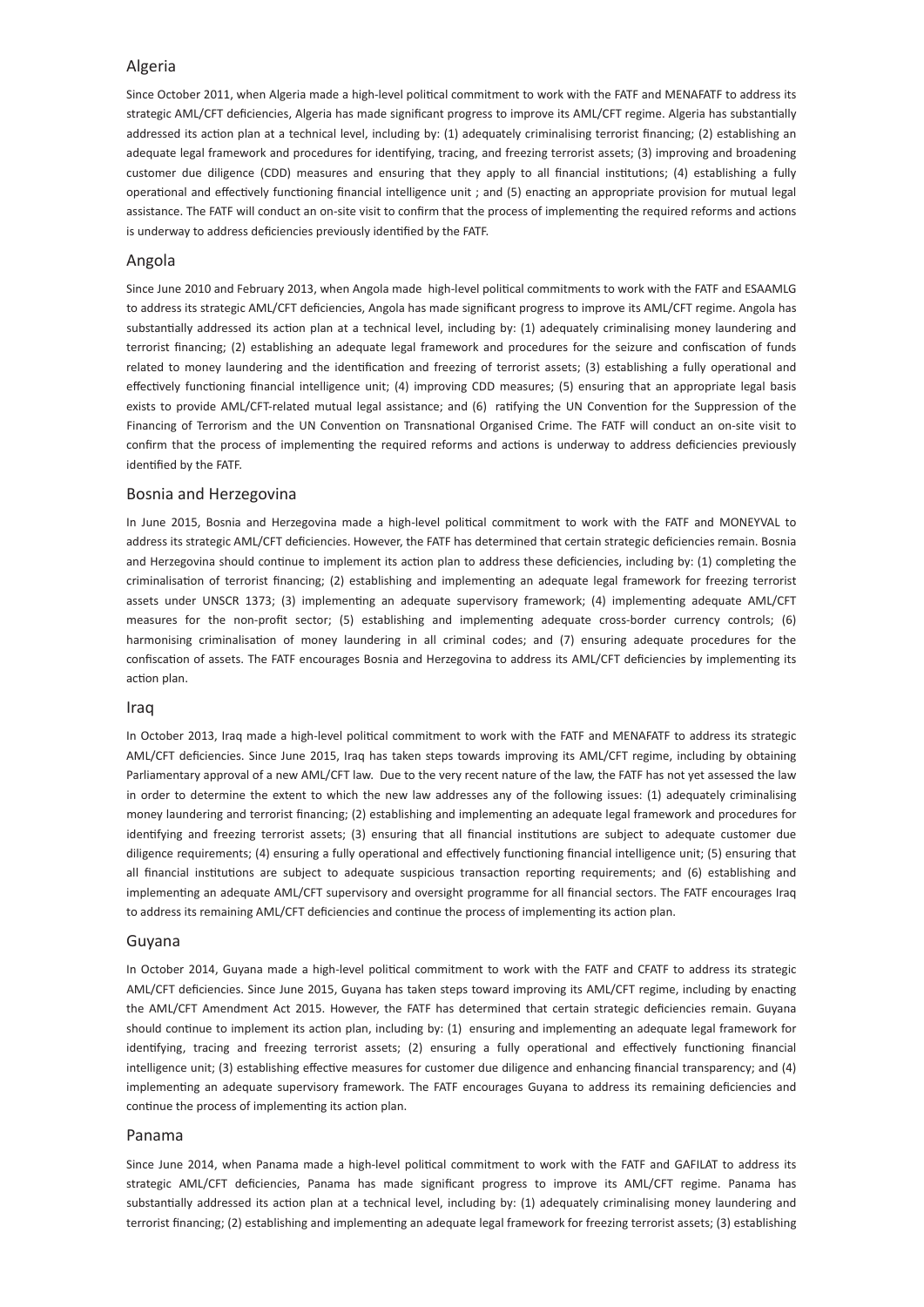effective measures for customer due diligence in order to enhance transparency; (4) establishing a fully operational and effectively functioning financial intelligence unit; (5) establishing suspicious transaction reporting requirements for all financial institutions and DNFBPs; and (6) ensuring effective mechanisms for international co-operation. The FATF will conduct an on-site visit to confirm that the process of implementing the required reforms and actions is underway to address deficiencies previously identified by the FATF.

#### Papua New Guinea

In February 2014, Papua New Guinea made a high-level political commitment to work with the FATF and APG to address its strategic AML/CFT deficiencies. Since June 2015, Papua New Guinea has taken steps towards improving its AML/CFT regime, including by obtaining Parliamentary approval of a Criminal Code Amendment, an AML/CFT law, establishing a legal framework to require the freezing of terrorist assets and a cross-border declaration system. PNG will need to bring these laws into force and the final text should be reviewed by the FATF. Therefore, the FATF has not yet determined the extent to which they address any of the following issues: (1) adequately criminalising money laundering and terrorist financing; (2) establishing and implementing adequate procedures for the confiscation of assets related to money laundering; (3) establishing and implementing an adequate legal framework for identifying, tracing and freezing terrorist assets; (4) establishing a fully operational and effectively functioning financial intelligence unit; (5) establishing suspicious transaction reporting requirements; (6) implementing an adequate AML/CFT supervisory and oversight programme for all financial sectors; and (7) establishing and implementing effective controls for cross-border currency transactions. The FATF encourages Papua New Guinea to bring the law into force and continue the process of implementing its action plan.

#### Syria

Since February 2010, when Syria made a high-level political commitment to work with the FATF and MENAFATF to address its strategic AML/CFT deficiencies, Syria has made progress to improve its AML/CFT regime. In June 2014, the FATF determined that Syria had substantially addressed its action plan at a technical level, including by criminalising terrorist financing and establishing procedures for freezing terrorist assets. While the FATF determined that Syria has completed its action plan agreed upon with the FATF, due to the security situation, the FATF has been unable to conduct an on-site visit to assess whether the process of implementing the required reforms and actions is underway. The FATF will continue to monitor the situation, and will conduct an on-site visit at the earliest possible date.

#### Uganda

In February 2014, Uganda made a high-level political commitment to work with the FATF and ESAAMLG to address its strategic AML/CFT deficiencies. However, the FATF has determined that strategic deficiencies remain. Uganda should therefore continue to work on addressing the following deficiencies: (1) adequately criminalising terrorist financing; (2) establishing and implementing an adequate legal framework and set of procedures for identifying and freezing terrorist assets; (3) ensuring that all financial institutions are subject to adequate record-keeping requirements; (4) establishing a fully operational and effectively functioning financial intelligence unit; (5) ensuring adequate suspicious transaction reporting requirements; (6) ensuring an adequate and effective AML/CFT supervisory and oversight programme for all financial sectors; and (7) ensuring that appropriate laws and procedures are in place with regard to international co-operation for the financial intelligence unit and supervisory authorities. The FATF encourages Uganda to address its remaining AML/CFT deficiencies, including adequately criminalising terrorist financing, and continue the process of implementing its action plan.

#### Yemen

Since February 2010, when Yemen made a high-level political commitment to work with the FATF and MENAFATF to address its strategic AML/CFT deficiencies, Yemen has made progress to improve its AML/CFT regime. In June 2014, the FATF determined that Yemen had substantially addressed its action plan at a technical level, including by adequately criminalising money laundering and terrorist financing; establishing procedures to identify and freeze terrorist assets; improving its customer due diligence and suspicious transaction reporting requirements; issuing guidance; developing the monitoring and supervisory capacity of the financial sector supervisory authorities and the financial intelligence unit; and establishing a fully operational and effectively functioning FIU. While the FATF determined that Yemen has completed its action plan agreed upon with the FATF, due to the security situation, the FATF has been unable to conduct an on-site visit to assess whether the process of implementing the required reforms and actions is underway. The FATF will continue to monitor the situation, and conduct an on on-site visit at the earliest possible date.